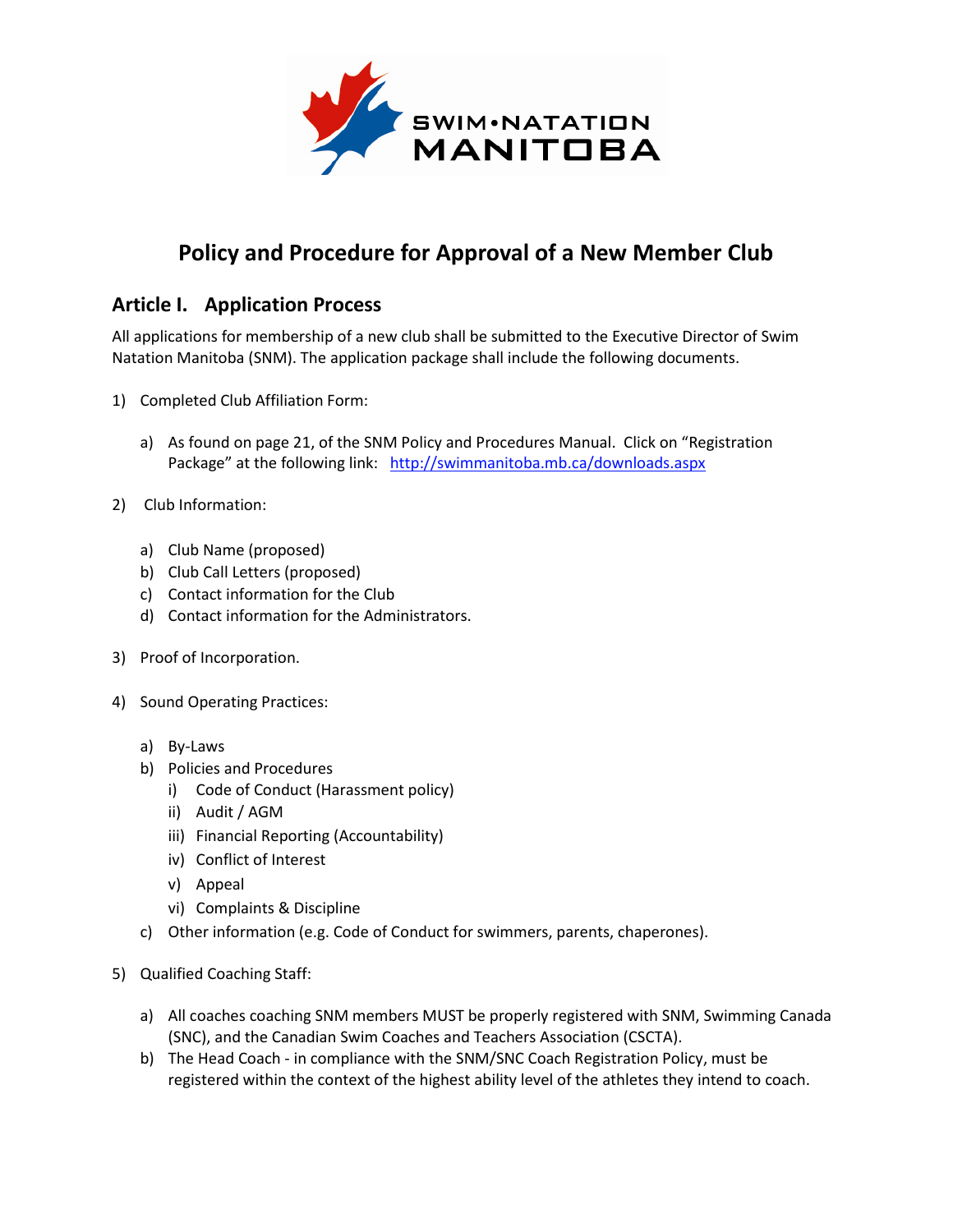- c) Assistant Coaches must be trained at a minimum of Fundamentals Coach if coaching SNM competitive registered swimmers who attend sanctioned competitions.
- d) Assistant Coaches must be certified at a minimum of NCCP Swimming Teacher for coaching SNM competitive registered swimmers not attending sanctioned competitions.
- e) Any coaches classified as "in-training" by SNM/SNC are accepted, provided they are supervised by a qualified coach as referenced above in items 5c, 5d, 5e.
- 6) A business plan:
	- a) A document that provides the following:
		- i) A budget outlining:
			- (1) The ability to provide a financially stable environment for coaches and athletes.
			- (2) The applicant's ability to meet monthly financial obligations.
		- ii) Projections for growth & development including:
			- (1) Pool time
			- (2) Programming
- 7) Training and Development plans:
	- a) Practices in adherence to the principles of Swimming Natation Canada's Long Term Athlete Development Strategies.
	- b) Athlete and Programme Development (athlete periodization for competitive clubs)
	- c) Annualized Training Plan (for competitive swim clubs)
	- d) Club Meet Schedule (for competitive swim clubs)
- 8) Primary Club Focus/Mandate/Target Market:
	- a) private swim school
	- b) competitive club
	- c) affiliate of an educational institution (e.g. university, college, technical school )
	- d) Recreational institution (e.g. YMCA)
- 9) Projected athlete registration numbers, including :
	- a) Projected ratio of actual new SNM members to those transferring from other Clubs.
	- b) Forecasted Age Group breakdown.
	- c) Coach to swimmer ratio for each practice group.
- 10) Proof of benefit to swimming and community.
- 11) Payment of SNM Club Affiliation fee.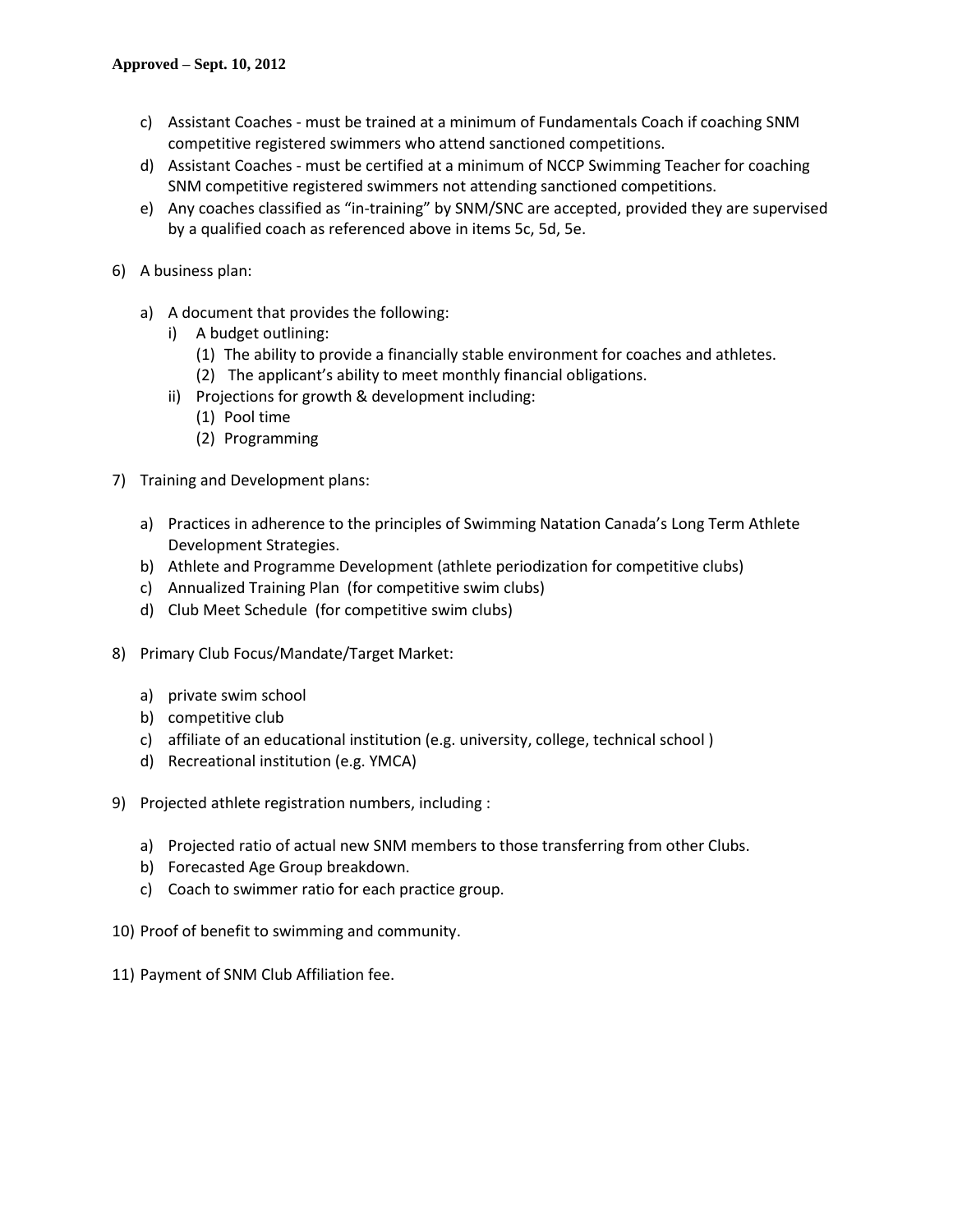## **Article II. Evaluation and Approval Procedure**

SNM, through the Sport Committee and any other experts deemed necessary by the Executive Director, will conduct a formal review within 30 days of receipt of all documents requested in Article I**.**

- 1) The review and evaluation will include:
	- a) A study to determine if new pool time and contracts infringe materially on schedules and or pool contracts of existing Member Clubs in the area.
		- i) Infringement will be determined by SNM staff in conjunction with submissions received by current members and partners.
	- b) A formal meeting/interview with the applicant to discuss the application in detail.
- 2) The Sport Committee, through the Executive Director, will then make a recommendation to the SNM Board of Directors on acceptance on a probationary basis.

| <b>Key Responsibilities in this Section</b> |                                                                                                                                                                          |
|---------------------------------------------|--------------------------------------------------------------------------------------------------------------------------------------------------------------------------|
| Responsibility Action Application Club      | Prepare all requested documentation and attend the formal<br>interview/meeting as outlined in Article II, section 1c above.                                              |
| Sport Committee & Exec Dir                  | Receive copy of the application and distribute<br>Review in the necessary time period<br>Set interview/meeting with applicant<br>Provide recommendation to the SNM Board |
| Board of Directors                          | Review the Sport Committee recommendation in the necessary<br>time period<br>Make a decision on acceptance.                                                              |

## **Article III.Acceptance and Probationary Period**

- 1) Newly approved clubs will be granted probationary status for a period of 12 months and be required to sign an agreement to abide by all of SNM's By-Laws, Policies, Procedures and Codes of Conduct.
- 2) If at any time during the probationary period the club is found not to be in compliance with SNM Bylaws, Policy or Procedures the club will be immediately suspended from competition, pending a review by the Sport Committee
	- a) The Club will be given a reasonable amount of time as determined by the Executive Director to correct the infractions to regain "active competitive status"